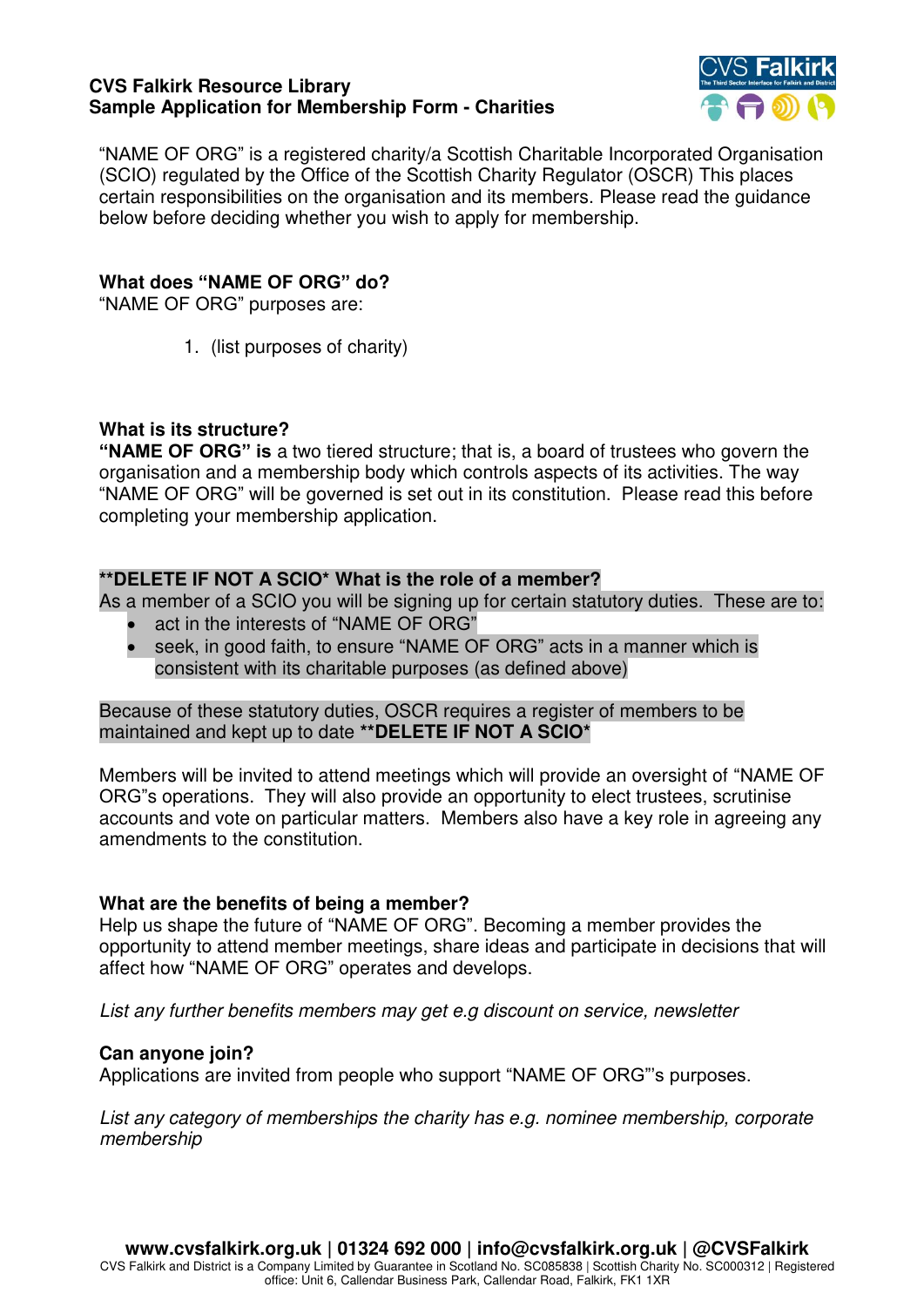# **CVS Falkirk Resource Library Sample Application for Membership Form - Charities**



**\*\*DELETE IF NECESSARY\*\*** All applicants must read the Conflict of Interest or Loyalty section below and declare any potential conflict of interest, which will be considered in assessing your application. **\*\*DELETE IF NECESSARY\*\***

### **When will meetings be held?**

As a basic requirement, a meeting of all members will be held within 15 months of being entered on the register and at least once every 15 months from then on. At least 14 days' notice of a meeting will be given. In practice, member meetings will be held on a more frequent basis if there is an interest in doing this.

## **\*\*DELETE IF NECESSARY\*\* Conflicts of Interest or Loyalty**

The purpose of avoiding conflicts of interest or loyalty is to protect the integrity of "NAME OF ORG"'s decision making process, to enable our stakeholders to have confidence in our integrity and to protect the integrity and reputation of volunteers, trustees (and in future, staff).

Examples of conflicts of interest could include:

- 1. A member who is also on the committee of another organisation that is competing for the same funding or assets
- 2. A member who has shares in a business that may be awarded a contract to do work or provide services for "NAME OF ORG"
- 3. A trustee who is related to a member of staff and there is a decision to be taken on staff pay or conditions.

In applying for membership, you agree to disclose any interests, such as relationships, memberships and posts held, that could potentially result in a conflict of interest or loyalty. The potential for conflicts of interest or loyalty to undermine the interests of "NAME OF ORG" will be considered in your application. Assuming membership is granted, this written disclosure will be kept on file and will be updated as appropriate. **\*\*DELETE IF NECESSARY\*\*** 

To apply for membership of "NAME OF ORG", please complete the following and return the this section to: Secretary, "NAME OF ORG"…….

Name

**Address** 

Telephone Number

Email address